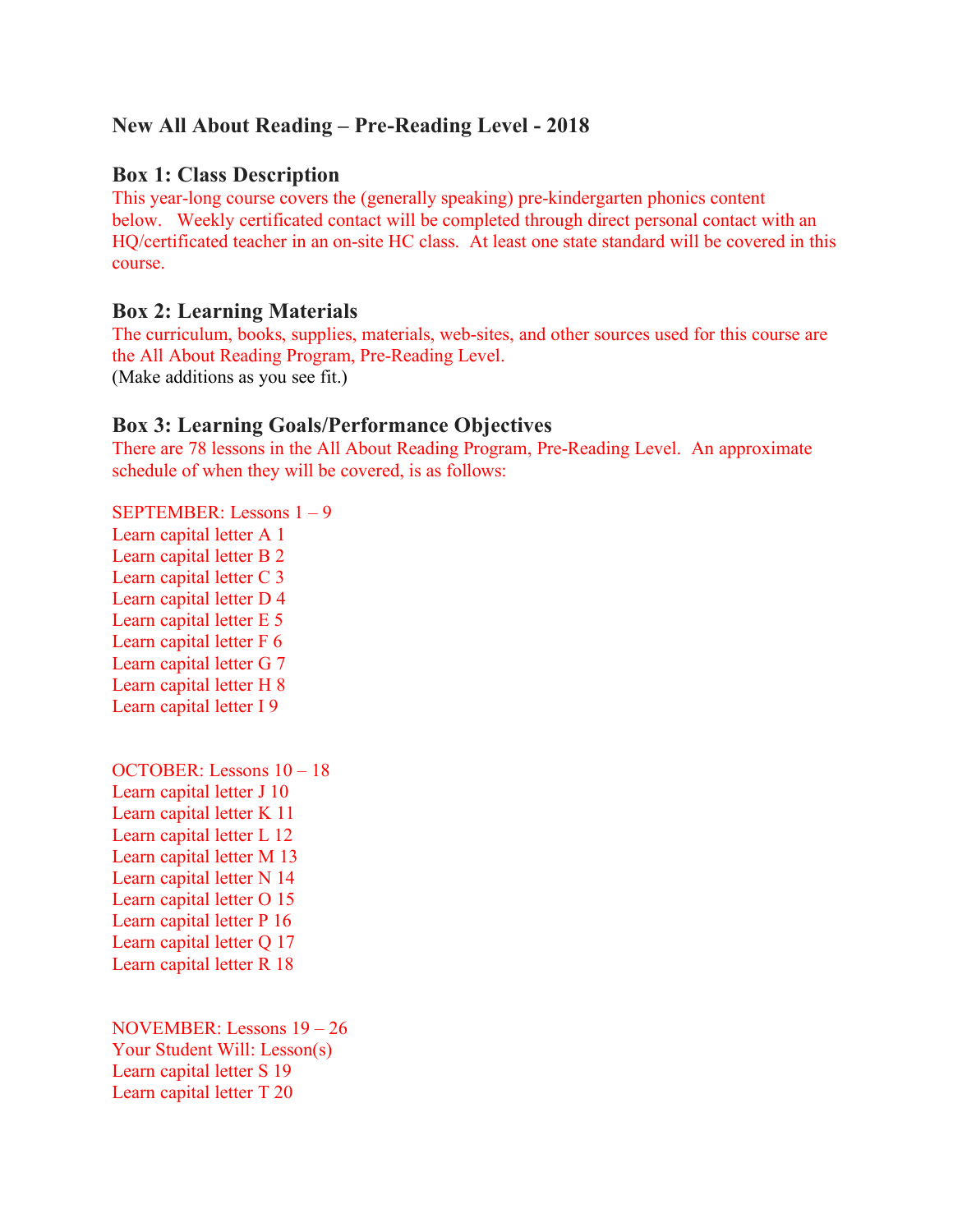Learn capital letter U 21 Learn capital letter V 22 Learn capital letter W 23 Learn capital letter X 24 Learn capital letter Y 25 Learn capital letter Z 26

DECEMBER: Lessons 27 – 30 Learn lowercase letter A 27 Learn lowercase letter B 28 Learn lowercase letter C 29 Learn lowercase letter D 30

JANUARY: Lessons 31 – 39 Learn lowercase letter E 31 Learn lowercase letter F 32 Learn lowercase letter G 33 Learn lowercase letter H 34 Learn lowercase letter I 35 Learn lowercase letter J 36 Learn lowercase letter K 37 Learn lowercase letter L 38 Learn lowercase letter M 39

FEBRUARY: Lessons 40 – 48 Learn lowercase letter N 40 Learn lowercase letter O 41 Learn lowercase letter P 42 Learn lowercase letter Q 43 Learn lowercase letter R 44 Learn lowercase letter S 45 Learn lowercase letter T 46 Learn lowercase letter U 47 Learn lowercase letter V 48

MARCH: Lessons 49 – 57 Learn lowercase letter W 49 Learn lowercase letter X 50 Learn lowercase letter Y 51 Learn lowercase letter Z 52 Your Student Will: Lesson(s) Learn the sound of /ă/ spelled with an A 53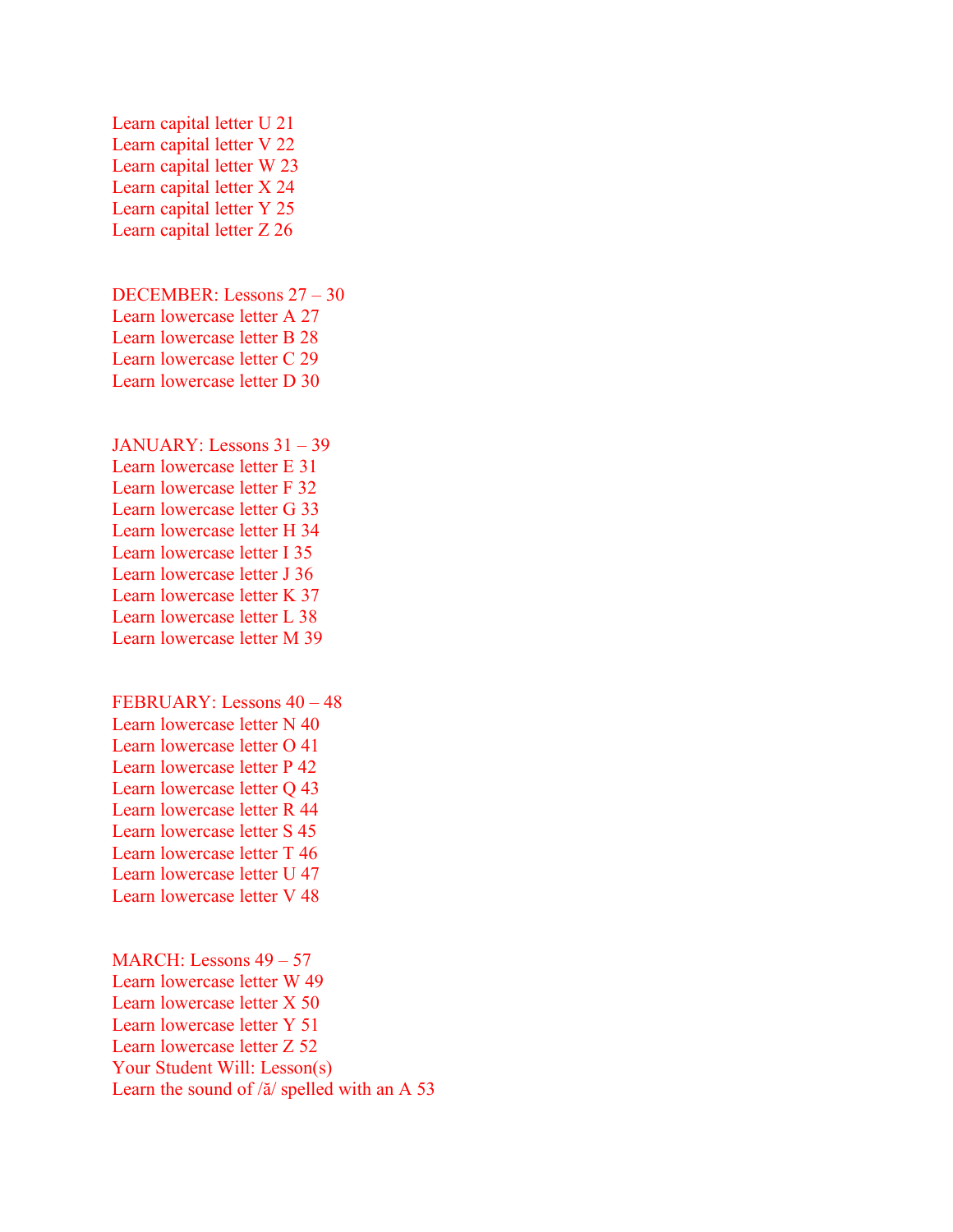Learn the sound of /b/ spelled with a B 54 Learn the sound of /k/ spelled with a C 55 Learn the sound of /d/ spelled with a D 56 Learn the sound of /ĕ/ spelled with an E 57

APRIL: Lessons 58 – 64

Learn the sound of /f/ spelled with an F 58 Learn the sound of /g/ spelled with a G 59 Learn the sound of /h/ spelled with an H 60 Learn the sound of  $\frac{r_1}{s_2}$  spelled with an I 61 Learn the sound of  $\frac{1}{4}$  spelling with a J 62 Learn the sound of  $/k$  spelled with a K 63 Learn the sound of /l/ spelled with an L 64

MAY: Lessons 65 - 72

Learn the sound of /m/ spelled with an M 65 Learn the sound of /n/ spelled with an N 66 Learn the sound of /ŏ/ spelled with an O 67 Learn the sound of /p/ spelled with a P 68 Learn the sound of /kw/ spelled with QU 69 Learn the sound of /r/ spelled with an R 70 Learn the sound of /s/ spelled with an S 71 Learn the sound of /t/ spelled with a T 72

JUNE: Lessons 73 – 78 Learn the sound of /ŭ/ spelled with a U 73 Learn the sound of /v/ spelled with a V 74 Learn the sound of /w/ spelled with a W 75 Learn the sound of /ks/ spelled with an X 76 Learn the sound of /y/ spelled with a Y 77 Learn the sound of /z/ spelled with a Z 78

Additional knowledge covered in this program, according to lesson, is as follows: Practice rhyming skills 1, 2, 3, 4, 5, 6, 7, 8, 9, 10, 11, 52 Learn about sentence length 12 Practice sentence segmenting 13 Practice blending syllables 14, 15 Practice counting words 16 Practice recognizing syllables 17 Practice syllable segmenting 18, 19, 22 Learn about word length 20, 28 Practice segmenting words 21, 23, 24, 25, 30 Practice blending words 26, 29, 31, 32